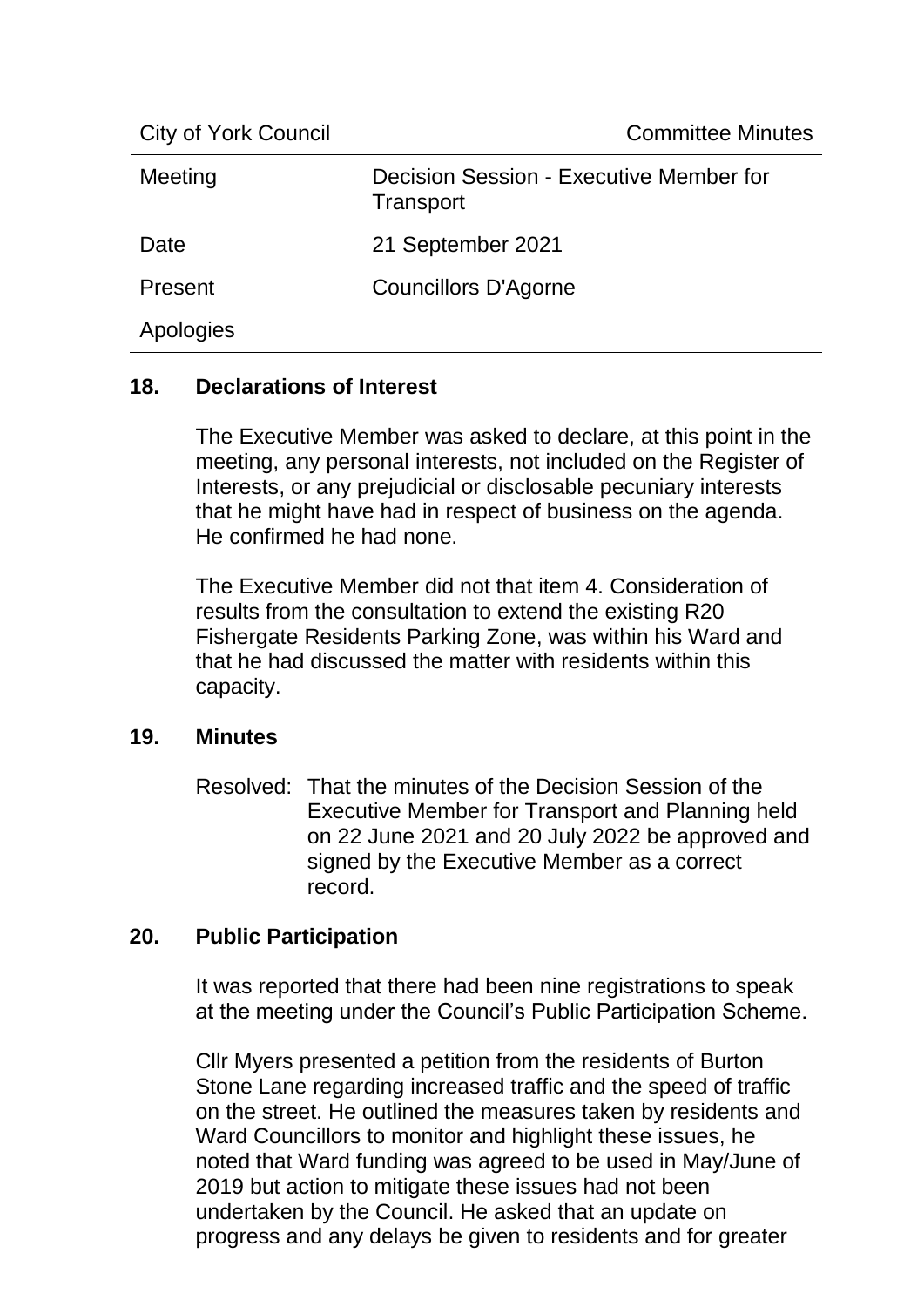collaboration between the Council, Residents, and Ward Councillors in relation to these issues.

Katherine Crocker presented a petition requesting residents parking be installed on Alma Terrace, she noted that while the 50% threshold had not been meet with responses, of those that did respond 87% were in favour when the Council balloted residents. She noted other streets that would have residents parking and additional student accommodation being built and due to this impact requested that Alma Terrace be included in a residents parking scheme.

Margerat James also requested that Alma Terrace be included in a residents parking scheme. She noted the additional parking that currently happens on the street and the impact on the streets residents. She noted the residents petition which had 18 responses with 13 in favour and 5 against.

Anthony May spoke on behalf of York Civic Trust, he raised concerns that cycling in York had declined in 2019 by a sixth but had risen national by 10%. He questioned why some council schemes and others deferred until next year. He outlined that he believed the Council misinterpreted government guidance resulting in schemes not being taken forward. he noted his concern that current policy would not prevent a decline in cycling and asked that changes be made and faster schemes be taken forward.

Cllr Melly raised concerns that projects to improve cycle provisions lacking progress. She noted that schemes from two years prior had yet to receive preliminary work. She asked whether feasibility work had been completed on a city centre cycling travel route and an update on the use of funding to remove barriers to cycling. She also asked what progress had been done regarding a cycling project on Wigginton Road which she stated was not included in the report.

Cllr Douglas raised concerns that a digital only parking permit scheme proposed for residents parking schemes would provide a equalities issue effecting some residents ability to use the scheme. She also noted that some residents have concerns about how a digital scheme could be enforced, she asked whether a digital scheme would prevent carers from parking on a street, where with paper permits the resident would be able to supply them with a permit for the length of their stay. She also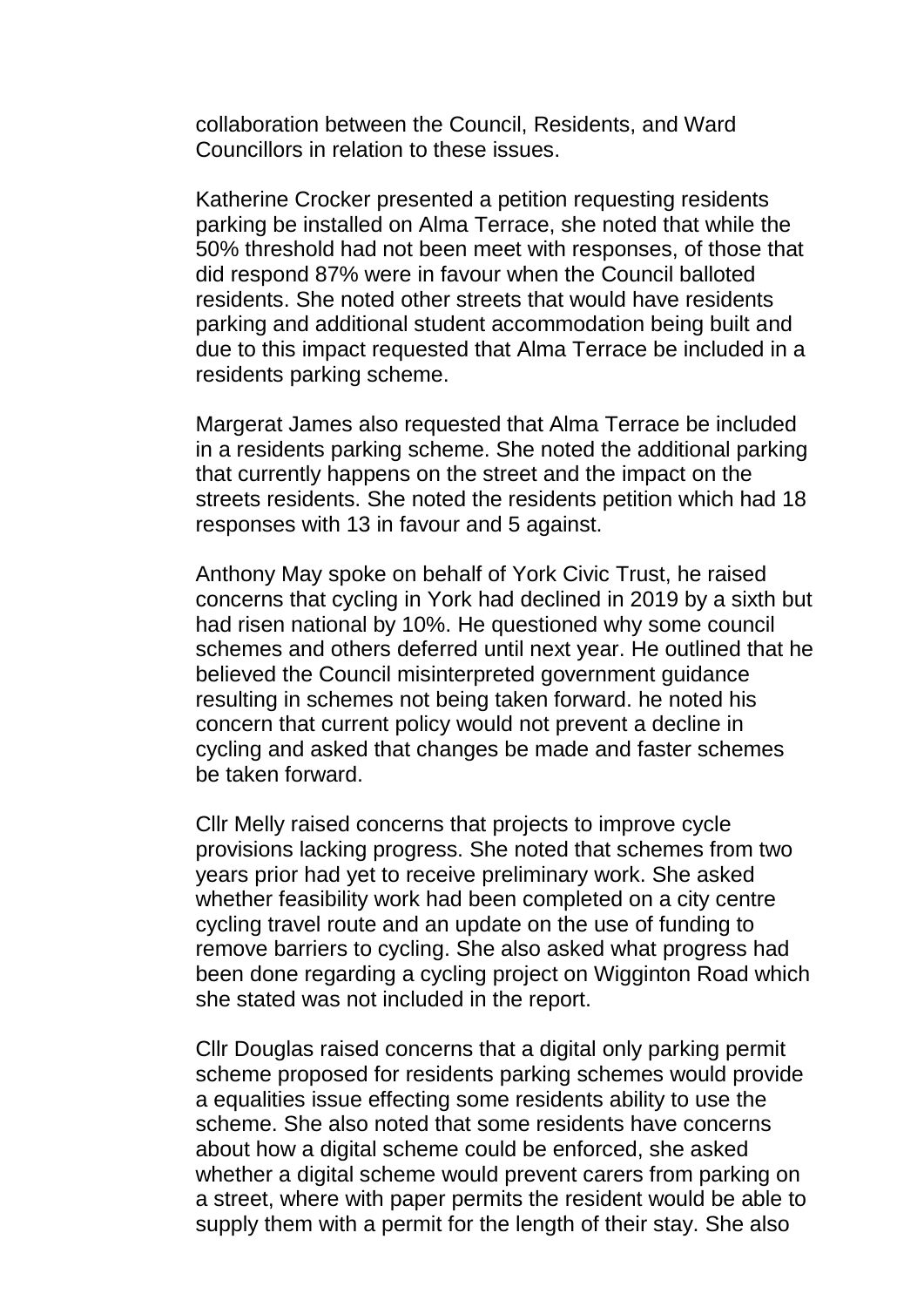noted with digital it would be hard for residents to raise potential non-resident parking in the area.

Anwen Hughes requested that Alma Grove and Alma Terrace both be included in the residents parking scheme, he noted that while the streets did not meet the 50% threshold, many households were unaware of the importance of the 50% threshold and it would have been meet if that was more ideally known. With Kilburn Road being recommended to be approved he noted that this would also increase parking within non resparking streets.

Janet McLeod raised concerns that introducing residents parking to Kilburn Road will mean additional parking on streets such as Edgeware Road where residents parking will not be in place. She asked that Edgeware Road residents be balloted again once any impact of the residents parking on Kilburn Road be in place. She also noted that Edgeware Road was an unadopted road and asked whether signs could be used to not it would be trespassing to park on the street.

Cllr Vassie raised the Heslington to Wheldrake cycle path and asked that action be taken to deliver the path. He noted the funding earmarked for the path, the Civic Trusts support, and residents support. He noted the need for more sustainable travel in York to create a carbon free York and questioned therefore if additional feasibility studies were required.

#### **21. Consideration of results from the consultation to extend the existing R20 Residents Parking Zone**

While not part of the consultation to extend the existing R20 Residents Parking Zone the Executive Member requested an update on Kexby Avenue. Officers noted that Kexby Avenue was scheduled to be considered by the Executive Member in October and was part of the University Residential Parking Scheme following a petition from residents and could be taken out for consultation.

In regards to the consultation to extend the existing R20 Residents Parking Zone, officers noted that due to only one street meeting the 50% threshold of responses, their recommendation was therefore for Kilburn Road to be added to residents parking zone.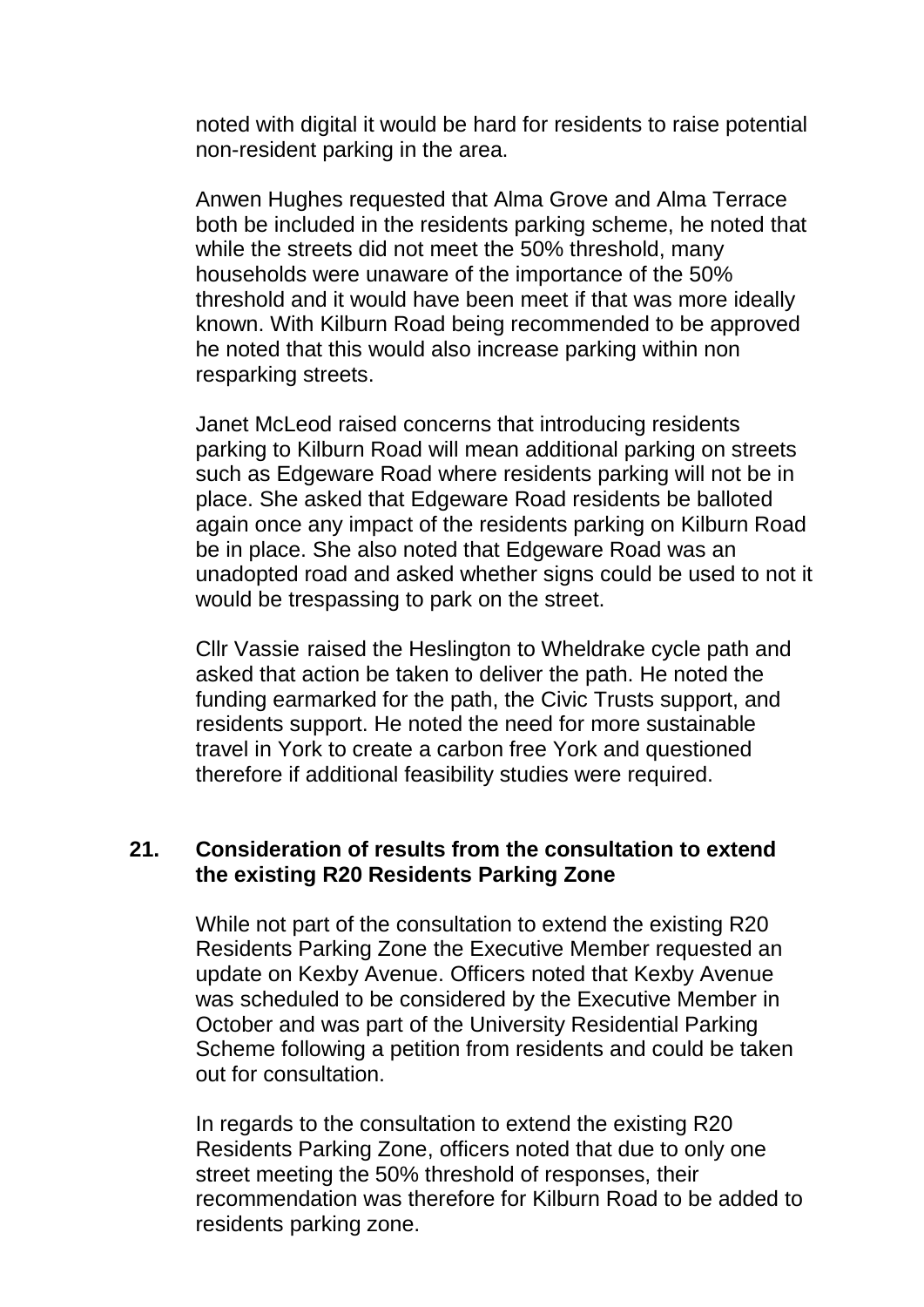The Executive Member noted concerns raised by the public participants about the potential impact on streets not included within the scheme and those streets that came close to the 50% threshold of responses. Regarding Edgeware Road it was noted that as a majority of residents voted against joining the residents parking zone and as a unadopted road the council could not add limits to the road. It was confirmed that the Edgeware Road could be reconsulted following the inclusion of Kilburn Road to the residents parking zone if they bring a petition forward.

Alma Terrace and Alma Grove were considered due to the high number of residents in favour of those that responded, but having missed out on the 50% threshold, was not recommended for inclusion. The Executive Member noted that due to the geography of both streets and the large number of responses, he requested that both streets be advertised to join the residents parking zone.

With the new student accommodation in the area Fredrick House it was confirmed that the developers had to survey before and after the development on parking. The Executive Member also enquired about whether R20 was the right Residents Parking Zone for these streets to join and asked that this be reviewed.

Resolved:

- i. That Kexby Avenue which had been considered as part of the University Residential Parking Scheme be consulted on with residents again following a petition from residents;
- ii. That approval be given to advertise an amendment to the York Parking, Stopping and Waiting Traffic Regulation Order to introduce Residents' Priority Parking for Kilburn Road, Alma Terrace, and Alma Grove;
- iii. Officers to consider and consult with the Executive Member whether Kilburn Road, Alma Terrace, and Alma Grove should be added to the R20 Residential Parking Scheme or to another scheme due to geographical locations of R20 to the location of the additional streets.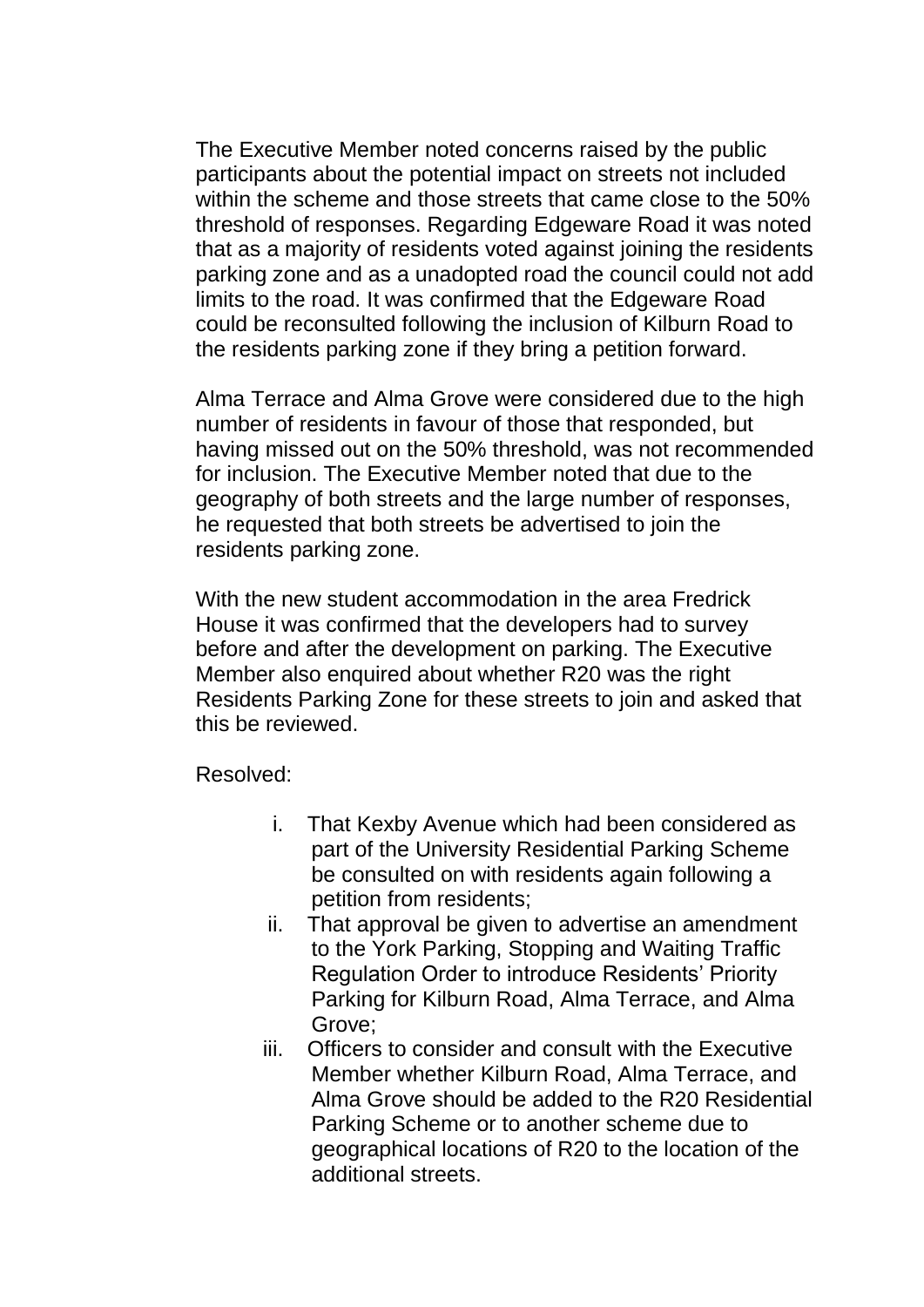Reason: To implement adequate parking management in line with the council's objectives as stated in the Local Transport Plan and the stated preferences of residents from the streets consulted.

# **22. Vehicle Activated Speed (VAS) Indicator Signs Trial Update**

Officers introduced the report and the Executive Member noted that he was happy to approve option 2.

Resolved:

- i. Approved Option 2 in the report: to change the VAS Policy to include Speed Indicator Devices as an alternative sign, which provide feedback to drivers as follows:
	- A vehicle's speed and thank you message for vehicles travelling at or below the posted speed limit.
	- The speed limit roundel and a slowdown message for vehicles exceeding the speed limit.

All VAS/SID sites must still meet the criteria established in the existing policy. The change to the policy would only be applied to new sites or existing sites where replacement is required due to failure, unless external funding is available.

Reason: To provide an alternative sign type at VAS sites as requested by many Ward and Parish Councillors.

## **23. Delivery Plan for Active Travel Fund Programme**

Officers outlined the report and noted that they would look into cycling on Wigginton Road raised under public participation. They also noted the work being undertaken regarding the consultation on My City Centre that is linked to the Executive decision on the footstreets. They also highlighted that £100,000 had been allocated by Executive to examine barriers in the city that impact cycling, they did not however, that barriers were often installed to reduce anti-social behaviour raised by residents and a balance should be considered if considering their removal or alteration.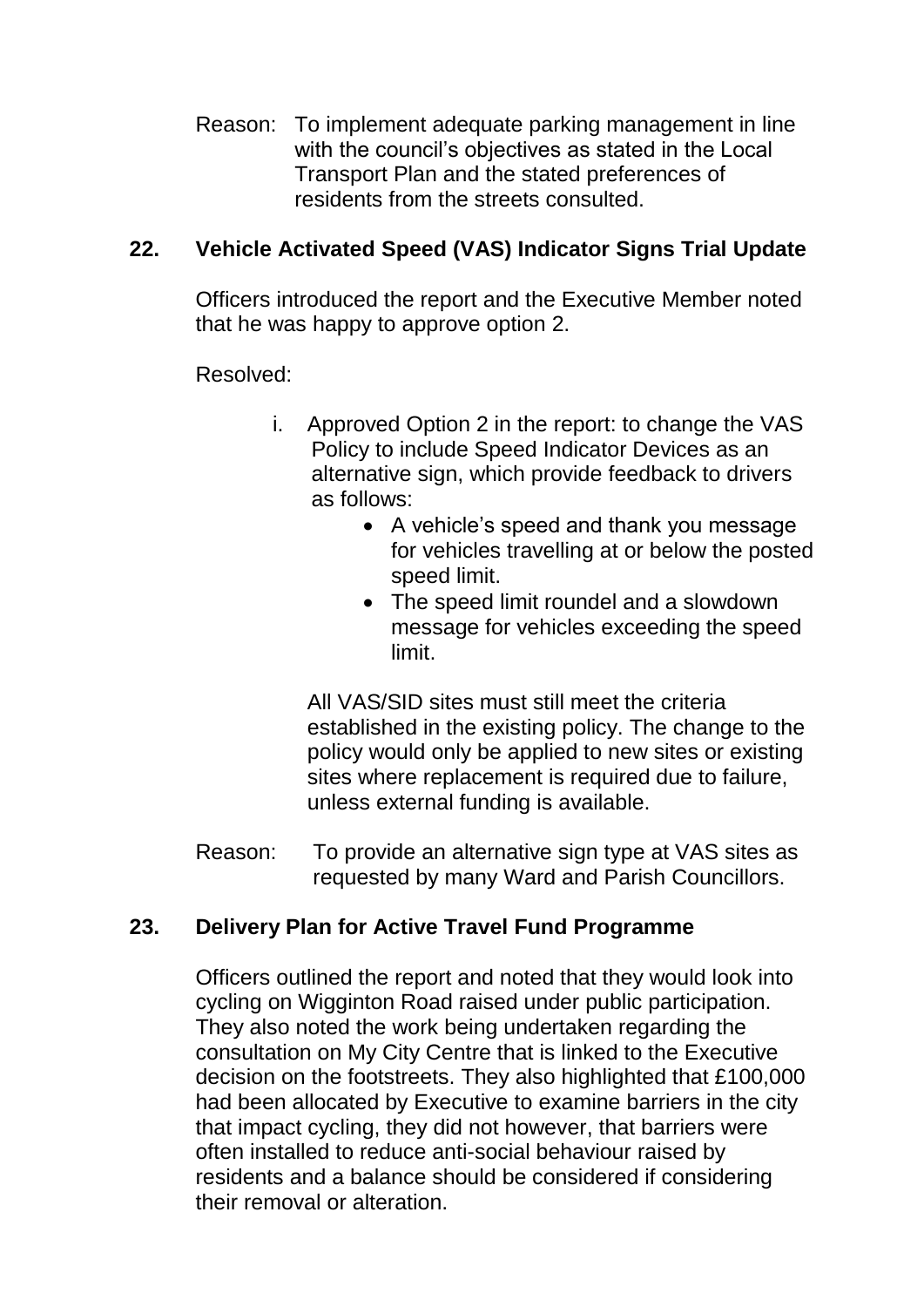It was noted that the Heslington to Wheldrake scheme was scheduled for January 2023 to November 2023. Officers noted that their focus was on delivery of schemes, but highlighted challenges such as land ownership that can affect the ability to deliver. They also noted that the Council's understanding was that government funding outlined for schemes would not be withdrawn, and would therefore still be in place for the delivery of schemes outlined in the program.

The Executive Member welcomed an approach being focused on the delivery of schemes and noted the potential of York as a flat city for more active travel opportunities. He also noted concerns that timescales for delivery had been to slow and that to many single occupancy car journeys took place across the city. He noted that he approved of quarterly updates but asked that additional detail be added whether in conjunction with the capital reports or separately. He also outlined the need to speed up the delivery of schemes and hoped that this would be reflected in in future reports timescales of schemes delivery.

Discussion took place around the delivery of a number of schemes within the report including University Road, the Executive Member noted his concern that the scheme had significant expenditure attached and enquired as to whether road space could be allocated to make the scheme simpler to complete and more cost effective. Officers noted the current challenges to the scheme and outlined that delegation to the Director of Environment Transport and Planning could be given to explore the use of a traffic regulation order on the main carriageway for allowance of pedestrian access.

Resolved:

- i. Noted the update on the Active Travel Programme contained within this report and accompanying annexes;
- ii. To delegate to the Director of Environment Transport and Planning to implement a traffic regulation order on the main carriageway for allowance of pedestrian access;
- iii. Noted that a further funding bid has been submitted and we are awaiting the outcome. For those items on the programme where it is noted "subject to successful bid", these schemes will only be